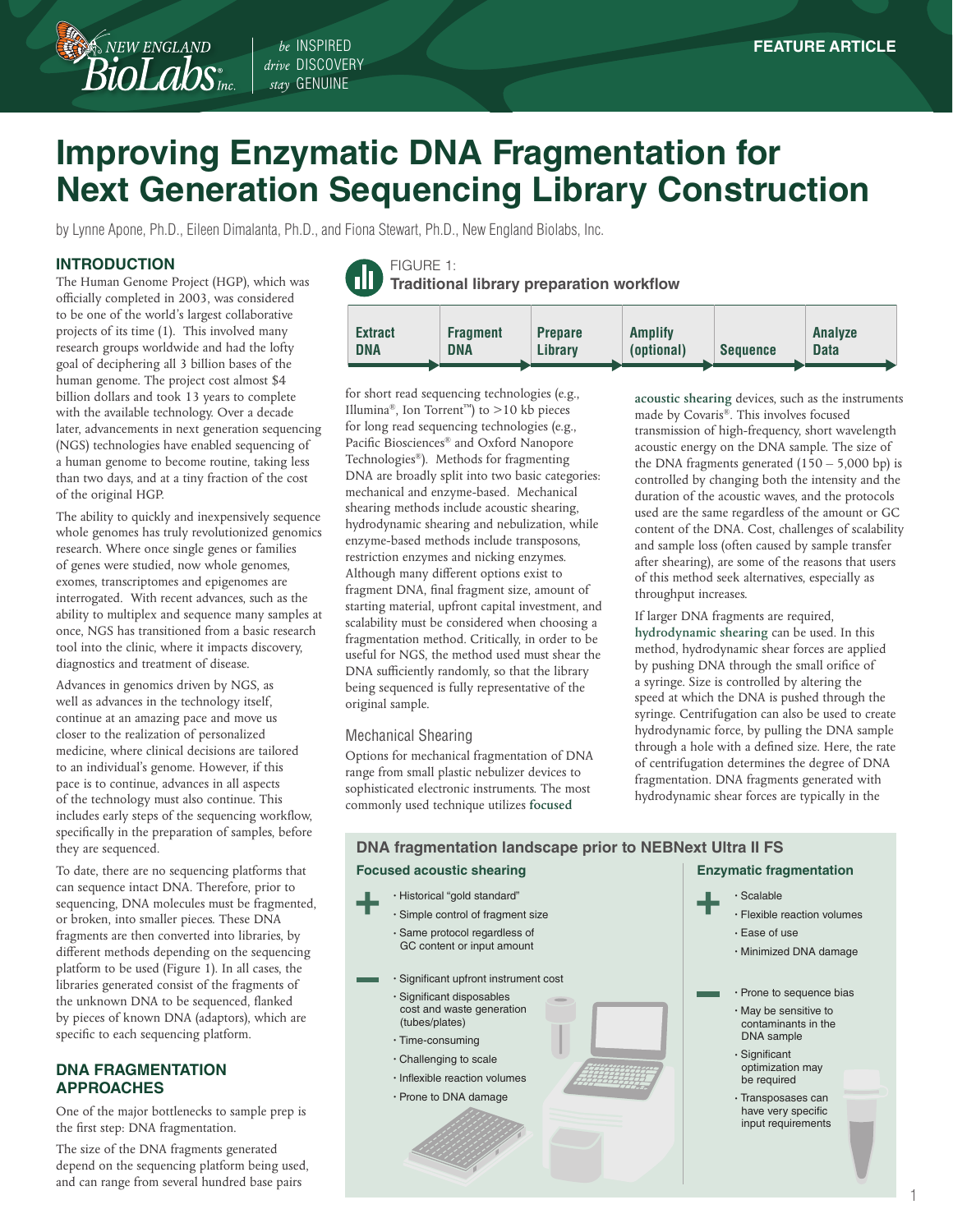range of 1-75 kb, but require large DNA input amounts  $(> 1 \mu g)$  and throughput is low.

**Nebulization** is another method used to mechanically fragment DNA. Nebulization uses compressed air to force DNA through a small hole in a nebulizer unit and DNA fragment size is determined by the pressure used. Although this method is inexpensive and fragment size is somewhat tunable (typically 700 – 5000 bp in size), microgram quantities of DNA are required for starting material, and the method is most suitable for small numbers of samples.

#### Enzymatic Fragmentation

Enzyme-based fragmentation of DNA is an attractive alternative to mechanical shearing methods, as it does not require upfront capital expense, is amenable to quickly processing many samples at the same time, and reduces sample loss. Historically, the main concern with this method has been sequence bias, as many enzymes that cleave DNA have recognition sequences or sequence preferences.

**Transposases** fragment DNA by cleaving and inserting a short double-stranded oligonucleotide to the ends of the newly cleaved molecule. The inserted oligonucleotide must contain a sequence that is specific to the particular transposase being used. While this method is fast and has low input requirements, the known sequence bias associated with transposases make them incompatible with some applications.

The great majority of **restriction enzymes** have very specific recognition and cleavage sites, and therefore are not suitable for the random cleavage required for most NGS applications. However, restriction enzymes do have utility in a workflow called RAD-Seq (Restriction-site Associated DNA Sequencing). Here, the sequence bias from the restriction enzyme cut site is exploited to target certain regions for sequencing.

Lastly, **non-specific nicking enzymes** can be used to fragment DNA. These enzymes have less sequence bias than transposases or restriction enzyme-based methods, and generate fragments of different sizes (generally 50 bp-1 kb) in a time-dependent manner: the longer the reaction time, the smaller the fragments. Historically, these enzymes have required significant reaction optimization. They have been sensitive to the buffering conditions of the DNA sample, and required different reaction conditions for different DNA input amounts and for varying GC content. While appealing in theory, this has made enzymatic fragmentation methods more challenging to implement, especially in laboratories where a variety of sample types and amounts are used.

### Emerging drawbacks to the gold standard

Of all the techniques described, acoustic shearing has traditionally been the method of choice for short read sequencing technologies, such as Illumina; its popularity a result of robust shearing with low bias. However, this method requires a

## FIGURE 2: **NEBNext Ultra II FS Kit workflow**

| <b>Fragmentation/</b><br><b>End Repair/</b><br>dA-Tailing | <b>Adaptor</b><br><b>Ligation</b> | Clean up/<br><b>Size Selection</b> | <b>Amplification</b> | <b>Clean up</b> |
|-----------------------------------------------------------|-----------------------------------|------------------------------------|----------------------|-----------------|
|-----------------------------------------------------------|-----------------------------------|------------------------------------|----------------------|-----------------|

significant financial investment in equipment, which can be prohibitive for many researchers. In addition, throughput is low and sample loss high, creating bottlenecks and limitations for users of the technology. Interestingly, recent studies have also shown that oxidative damage can occur during mechanical shearing processes  $(2,3)$ .

## **IMPROVING DNA FRAGMENTATION FOR NGS LIBRARY CONSTRUCTION**

To address the challenges associated with existing fragmentation approaches, NEB has developed a fragmentation system, the NEBNext® Ultra™ II FS DNA Library Prep Kit (NEB #E7805, E6177), in which a unique enzymatic fragmentation reagent is fully integrated into library preparation to generate low bias, high quality NGS libraries, with a simple, scalable workflow (for more information see page 6).

In order to reduce the NGS sample prep bottleneck, improvements in both performance and ease of use were necessary. In this work, we have focused on the DNA fragmentation step. Our new DNA fragmentation reagent is combined with end repair and dA-tailing reagents, and subsequent adaptor ligation is also carried out in the same vial (Figure 2). For low input samples, PCR amplification is performed prior to sequencing.

Importantly, enzymatic shearing of DNA with this method does not introduce bias into the library, and this method is suitable for input DNA with a full range of GC content. Reduced sample loss and increased efficiencies of the workflow enable use of lower input amounts, with a range of 100  $pg - 0.5 \mu g$ , and insert sizes of 100 bp to 1 kb can easily be generated.

## **PERFORMANCE**

#### Increased Library Yields

The use of enzymatic fragmentation can result in higher library yields as compared to mechanical shearing workflows, as the latter results in sample loss and DNA damage. Achieving sufficient library yields for high quality sequencing from very low input amounts can be especially challenging with mechanical shearing of DNA, a situation compounded by the preference to amplify libraries using as few PCR cycles as possible. Integration of our unique fragmentation reagent with end repair and dA-tailing, removing sample cleanup prior to ligation and eliminating multiple transfer steps all help to minimize sample loss. When combined with the high reaction efficiences of each step in the workflow and lack of DNA damage cuased by mechanical shearing, NEBNext Ultra II FS generates higher yields than library preparation using mechanical shearing methods. High library yields can be achieved with input

## FIGURE 3: **NEBNext Ultra II FS DNA produces higher yields of PCR-free libraries**

Libraries were prepared from Human NA19240 genomic DNA using the input amounts shown, without amplification. NEBNext Ultra II FS libraries were prepared using a 20-minute fragmentation time. "Covaris" libraries were prepared by shearing each input amount in 1X TE Buffer to ~200 bp using a Covaris instrument, followed by library construction using the NEBNext Ultra II DNA Library Prep Kit (NEB #E7645). Library yields were determined by qPCR using the NEBNext Library Quant Kit for Illumina (NEB #E7630). Error bars indicate standard deviation for an average of 2 libraries.

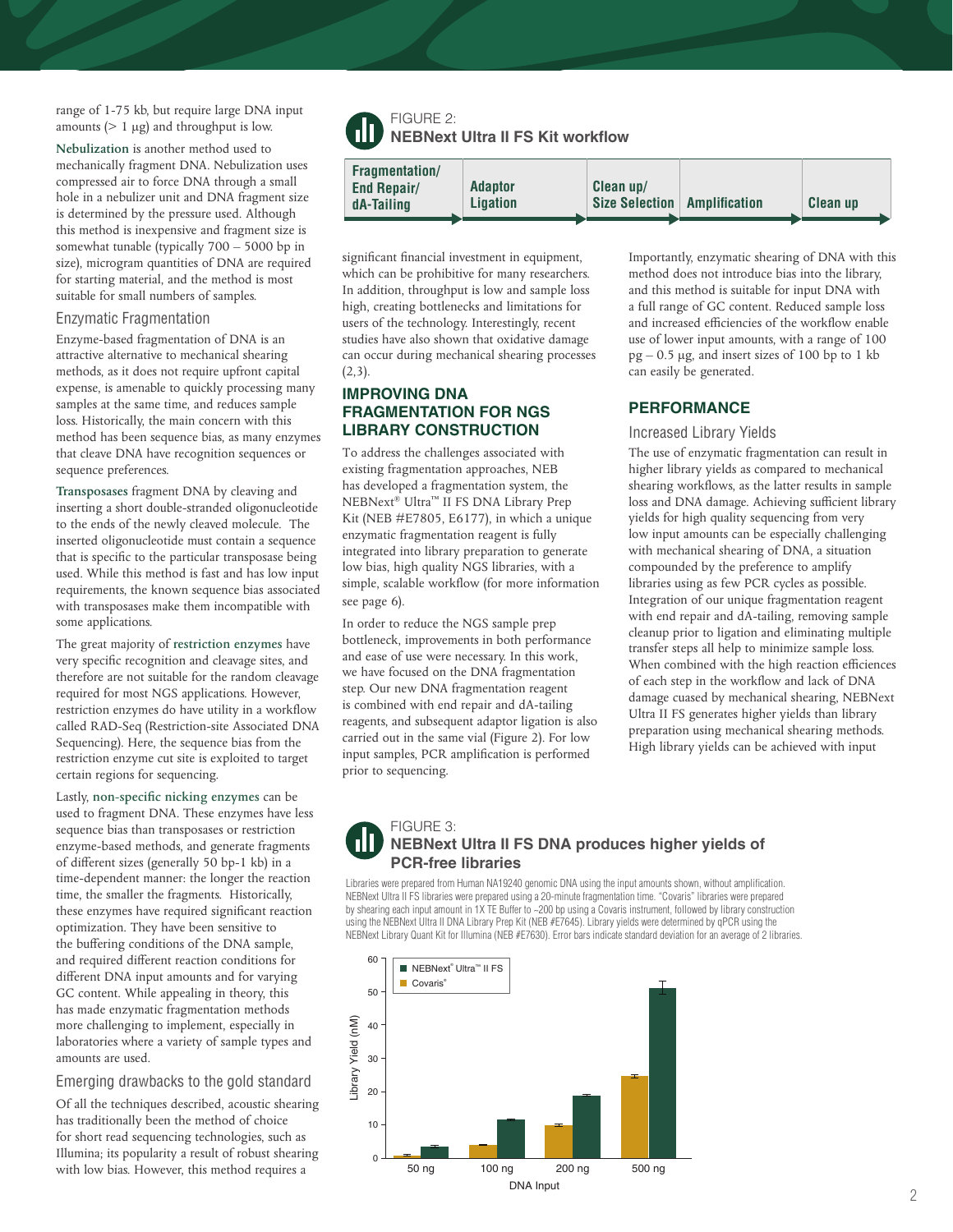amounts as low as 100 pg of human genomic DNA with amplification, or as low as 50 ng for PCR-free workflows (Figure 3, page 3).

### Improvements in Library Quality

As mentioned above, a historical concern regarding the use of enzymatic fragmentation methods was the potential for introduction of bias into a sequencing library, and ultimately into the sequencing data. As shown, this new fragmentation reagent provides consistent uniformity of GC coverage at the full range of input amounts (Figure 4) and over a broad range of GC composition (Figure 5).

In addition, oxidative damage markers typically associated with mechanical-shearing methods (2,3) are observed at significantly lower frequency in libraries made using this new fragmentation system (Figure 6, page 5). Importantly, a greater difference between the observance of these markers is seen with lower input amounts. This highlights the higher quality of libraries constructed with this new method compared to Covaris-sheared DNA libraries, especially at low input amounts.

# FIGURE 4:

## **NEBNext Ultra II FS DNA provides uniform GC coverage with human DNA over a broad range of input amounts**

Libraries were prepared from Human NA19240 genomic DNA using the input amounts and number of PCR cycles shown, and a 20-minute fragmentation time was used. Libraries were sequenced (2 x 76 bp) on an Illumina® MiSeq®. Reads were mapped to the hg19 reference genome using Bowtie 2.2.4 and GC coverage information was calculated using Picard's CollectGCBiasMetrics (v1.117). Expected normalized coverage of 1.0 is indicated by the horizontal grey line, the number of 100 bp regions at each GC% is indicated by the vertical grey bars, and the colored lines represent the normalized coverage for each library.



## **EASE OF USE**

#### Robustness of DNA Fragmentation

Consistent and reliable fragmentation is critical for a new method to be adopted. We optimized this new fragmentation system to be insensitive to variables such as input amounts, GC content, and DNA buffer conditions. In practice, these details are often unknown for a sample, requiring clean up and quantification prior to traditional enzymatic DNA fragmentation methods. Even when all of the variables are known, traditional enzymatic methods require different fragmentation parameters for each type of sample and DNA input amount. This new fragmentation system addresses all of these issues by requiring just a single-fragmentation protocol for the full range of input amounts  $(100 \text{ pg} - 0.5 \text{ µg})$ (Figure 7, page 5) and for the full range of GC content (Figure 5). Also, input DNA can be in water, Tris, 0.1X TE or 1X TE (Figure 8, page 5). Fragmentation using the new system is time dependent, and final library sizes ranging from 100 bp – 1 kb can be generated by simply changing the fragmentation time.

## **CONCLUSION**

The continued expansion of the use of next generation sequencing depends in significant part on overcoming the limitations and bottlenecks associated with high-quality library preparation, including the initial DNA fragmentation step. While acoustic shearing has for some time been the method of choice for NGS, limitations in terms of instrumentation, throughput and sample damage necessitate sourcing an alternative

## FIGURE 5: **NEBNext Ultra II FS DNA provides uniform GC coverage for microbial DNA over a broad range of GC composition**

Libraries were prepared using 1 ng of a mix of genomic DNA samples from *Haemophilus influenzae, Escherichia coli* (K-12 MG1655) and *Rhodopseudomonas palustris*, with 9 PCR cycles, and sequenced on an Illumina MiSeq. NEBNext Ultra II FS libraries were prepared using a 20-minute fragmentation time. "Covaris" libraries were prepared by shearing 1 ng of DNA in 1X TE Buffer to an insert size of ~200 bp using a Covaris instrument, followed by library construction using the NEBNext Ultra II DNA Library Prep Kit (NEB #E7645). Reads were mapped using Bowtie 2.2.4 and GC coverage information was calculated using Picard's CollectGCBiasMetrics (v1.117). Expected normalized coverage of 1.0 is indicated by the horizontal grey line, the number of 100 bp regions at each GC% is indicated by the vertical grey bars, and the colored lines represent the normalized coverage for each library.

## **NEBNext® Ultra™ II FS**